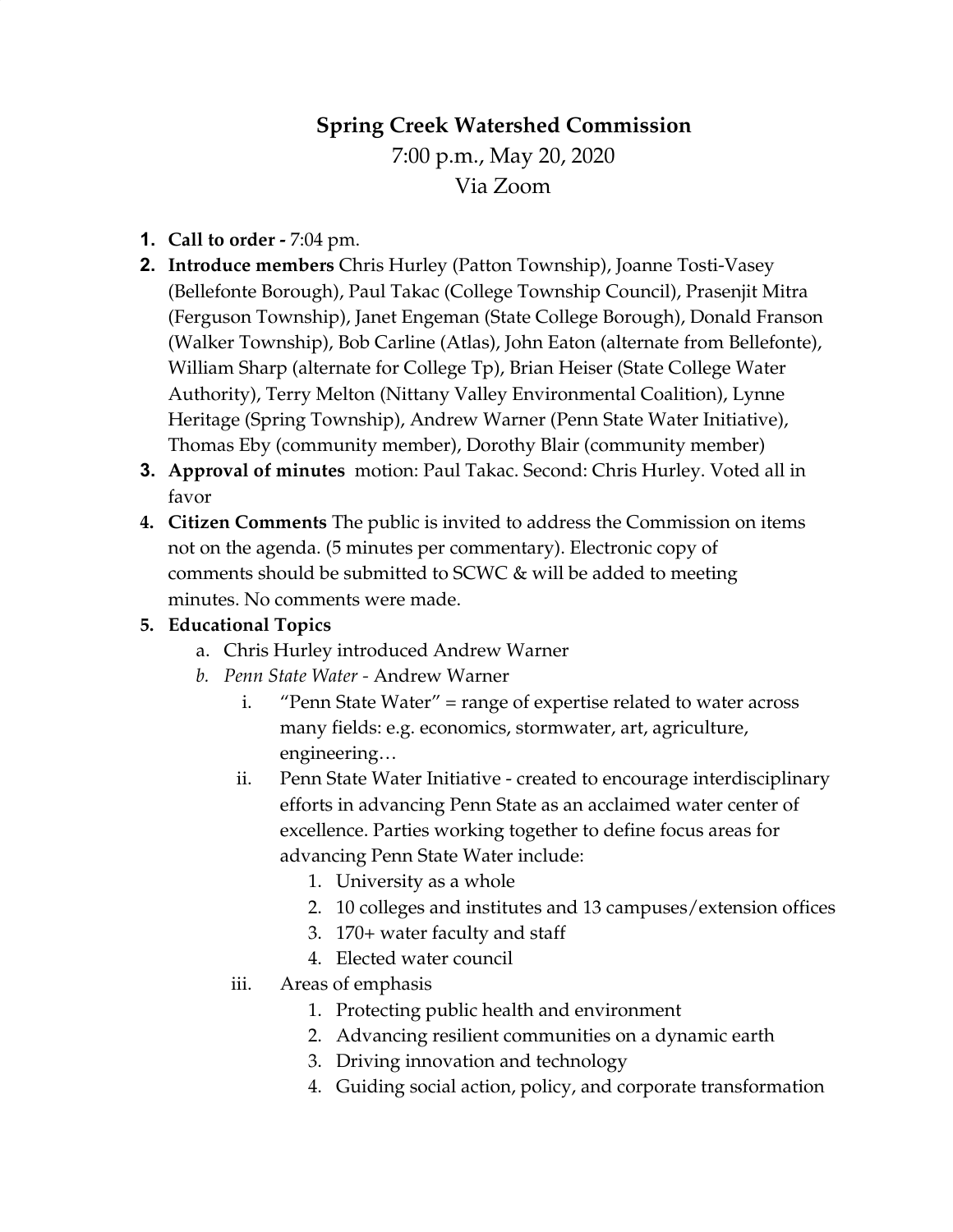- iv. Foundational pillars
	- 1. Transforming water education and student opportunities
	- 2. Engaging people, communities, and partner institutions
- v. Spring Creek Watershed Work
	- 1. Four categories: monitoring & assessment, wastewater, stormwater management, community engagement and education
	- 2. Examples: Living filter, stream buffer design
- c. Questions
	- i. Chris asked how the SCWC can collaborate with the Penn State Water Initiative given the shared goals of the two groups
		- 1. Andrew: members of Water Initiative (e.g. faculty) very excited to work with students and others on initiatives that support similar goals as the One Water Plan; opportunities currently limited by COVID-19. Encouraged SCWC to articulate research question needs with potential for directing future Penn State Water Initiative actions.
	- ii. Paul asked for further discussion on advocacy efforts by the Water Initiative to reach audiences that may or may not be aware of watershed and conservation issues
		- 1. Andrew named a few members of the Initiative, including faculty member Laura Fowler from Penn State Law/Penn State Institutes of Energy and the Environment and Lilliard Richardson, director of the School of Public Policy in the College of Liberal Arts, who focus in policy issues. Andrew says the area is growing and has great potential given Penn State's engineering and science capabilities.
	- iii. Bob asked if there are new interdisciplinary graduate programs in development related to the Initiative
		- 1. Andrew mentioned being part of a committee to design an intercollege water graduate degree program. Program is currently being vetted.
	- iv. Joanne asked how the Initiative works with the Sustainability Institute given the latter's access to students
		- 1. Andrew mentioned his proximity to the Institute administration and views them as a model for the Initiative; Institute work and Initiative work frequently overlap. Andrew maintains there is great potential for the Institute to work with the Water Initiative.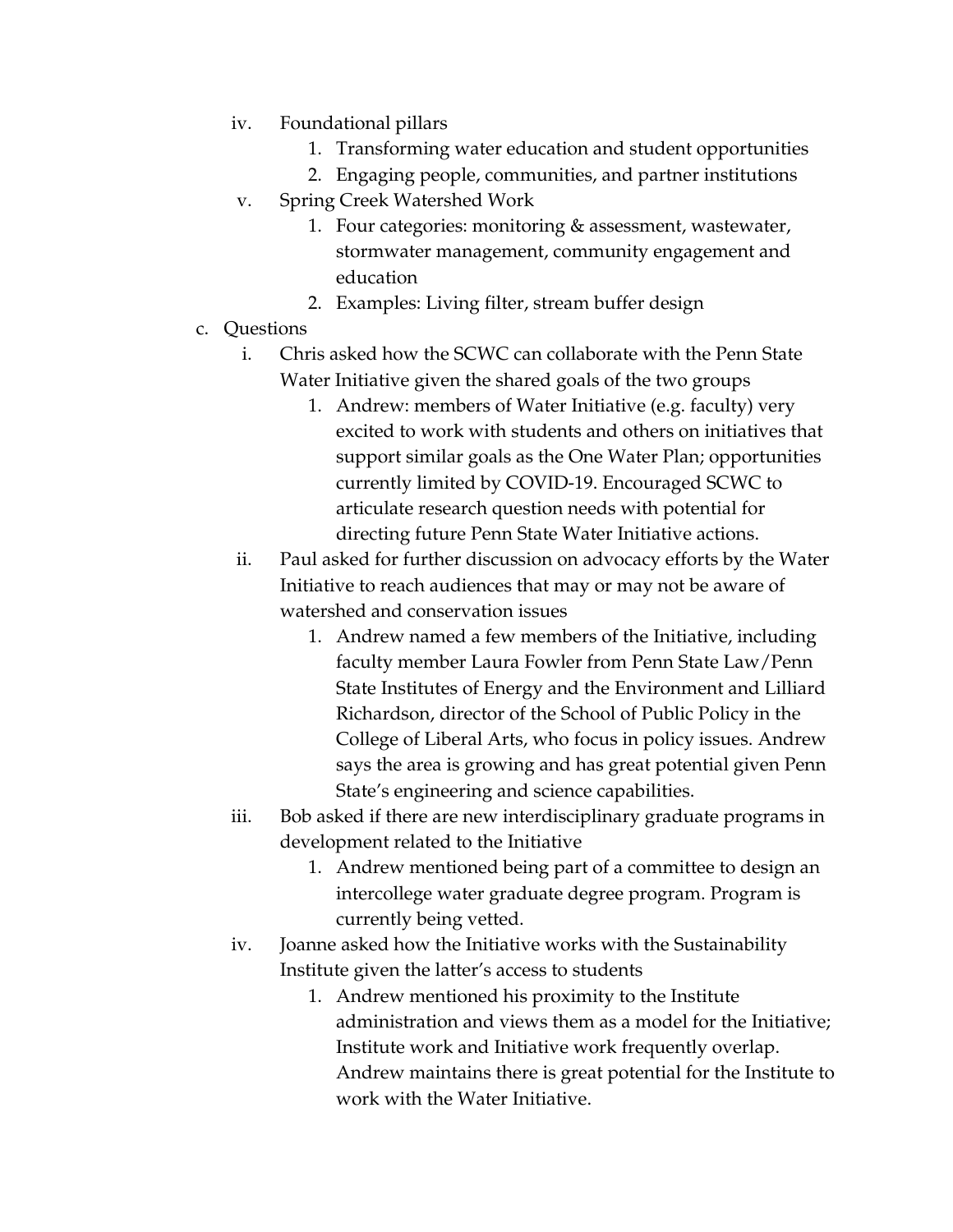- v. Joanne mentioned the DEP grant program examining greenhouse gas plans for local communities that Bellefonte/State College have received and are participating in. She asked how the Initiative works with them.
	- 1. Andrew says there hasn't been direct interaction.
- vi. Joanne asks if the Initiative would be interested in working with the Bellefonte group for stormwater management.
	- 1. Andrew would be happy to connect Initiative faculty--e.g. Lauren McPhillips, Hong Wu, Shirley Clark of Penn State Harrisburg--to local jurisdictions, as well as their students, etc.
- d. Chris talked about plans for the year and thanked Terry for her help with making the educational speakers happen
	- i. Jason Deter, from Fish and Boat Commission, and Cory Miller, executive director of University Area Joint Authority, will present promotional video at June meeting (meeting intended only for One Water Plan presentation)
	- ii. 7/15/20 Tim Gould, public relations program manager from the Arboretum at Penn State, will speak about synergies between SCWC and Arboretum in future
	- iii. 9/16/20 Heather Preisendanz, associate professor of agricultural and biological engineering at Penn State, will speak on contaminants of emerging concern
	- iv. 11/18/20 Rachael Brennan, associate professor of civil and environmental engineering and agricultural and biological engineering at Penn State, will speak on biomediation and water infrastructure

## **6. Old Business**

- **a. Status - One Water Report** Presentation and promo video will be shown at June meeting.
- **b. Atlas Project**
	- i. Project continues to work during shutdown and will meet on Friday, 5/22. New articles posted recently. Photo contest is running and submission will be judged at the end of this month with the goal of putting them on the site.

## **7. New Business**

a. Interview committee of Joanne, Paul, Bill, and Bob reviewed candidates. Gabrielle Stewart has replaced Caitlin Teti.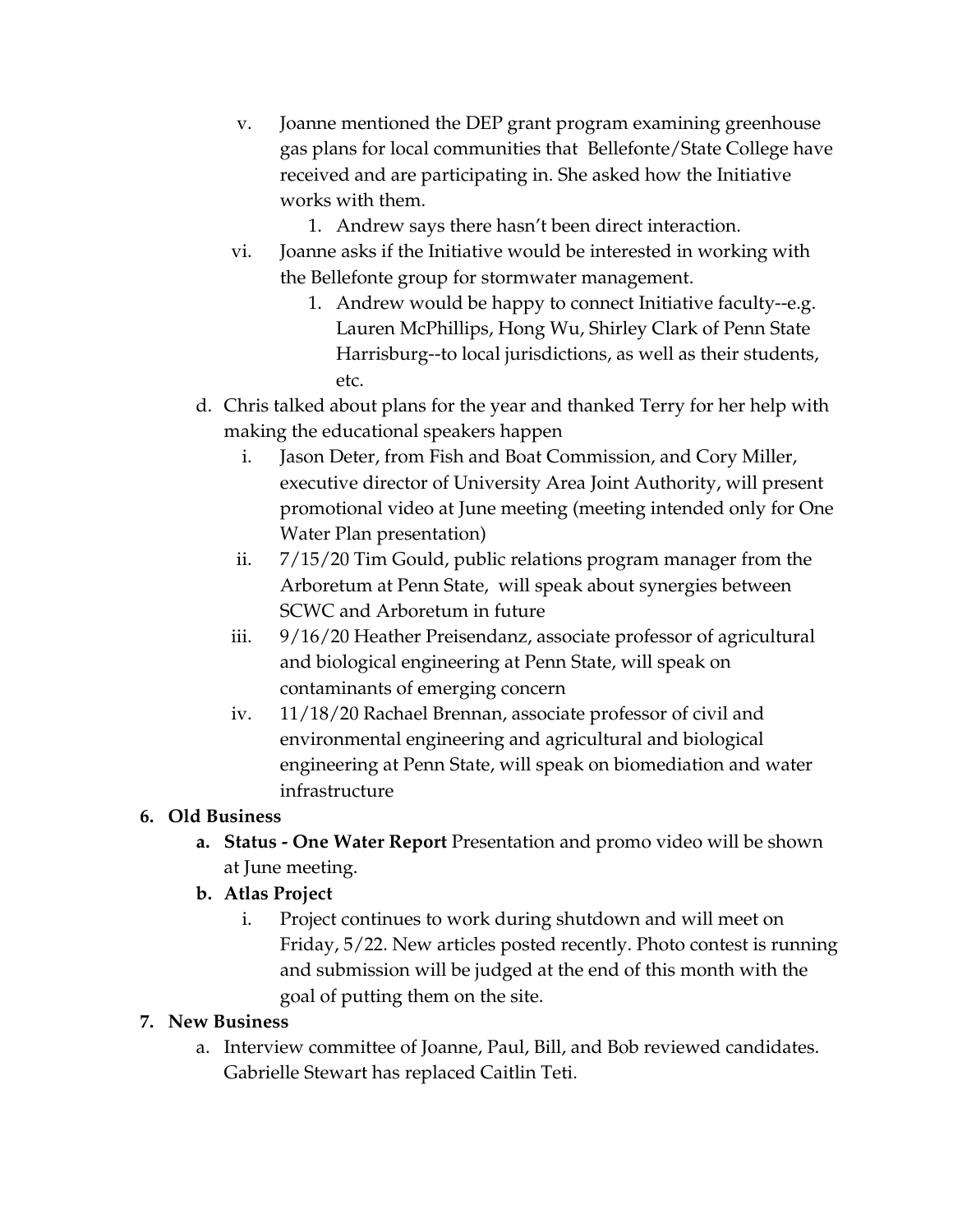- b. CNET said SCWC does not need any more sponsors for the year because April meeting was cancelled. More information on sponsoring videotaping for next year to come later.
- c. Nittany Valley Joint Planning Commission is taking municipal and public comments regarding Benner Township's Act 537 special study through May 28th. The plan presented builds a sewer system from Shiloh Rd adjacent to College Township and follows Rock Rd and Big Hollow Rd toward the airport and under Spring Creek. This would hook up 74 residences and 2 commercial entities. Comments from SCWC were requested.

i. Comments can be sent to Elizabeth Lose at

ealose@centrecountypa.gov

#### **8. Financial Report**

(LAST REPORT) December – Project Fund: **Debit: \$40.00 Credit: \$00.00 Balance: \$2,150.63** General Fund: **Debit: \$473.08 Credit: \$00.00 Balance: \$18,648.95 J**anuary Project Fund: **Debit: \$00.00 Credit: \$00.00 Balance: \$2,150.63** General Fund: **Debit: \$422.18 Credit: \$487.00 Balance: \$18,713.77** February Project Fund: **Debit: \$00.00 Credit: \$00.00 Balance: \$2,150.63** General Fund: **Debit: \$353.08 Credit: \$95.00 Balance: \$18,455.69** March Project Fund: **Debit: \$00.00 Credit: \$00.00 Balance: \$2,150.63** General Fund: **Debit: \$36.71 Credit: \$00.00 Balance: \$18,418.98** April Project Fund: **Debit: \$00.00 Credit: \$00.00 Balance: \$2,150.63** General Fund: **Debit: \$1,184.74 Credit: \$1,366.00 Balance: \$18,600.24**

A small amount of money was used to set up Zoom accounts. ~\$18 will be charged monthly for Zoom until in-person meetings resume. Caitlin has not submitted for March or April so that she can add her hours for training her replacement to her final invoice.

Bill commended Caitlin for all of her past work for the Commission.

#### **9. Once Around the Watershed**

- a. Chris nothing to report
- b. Paul nothing to report
- c. Bill College Township Planning Commission reviewed and approved plan for extending solar array at UHAA on 5/19